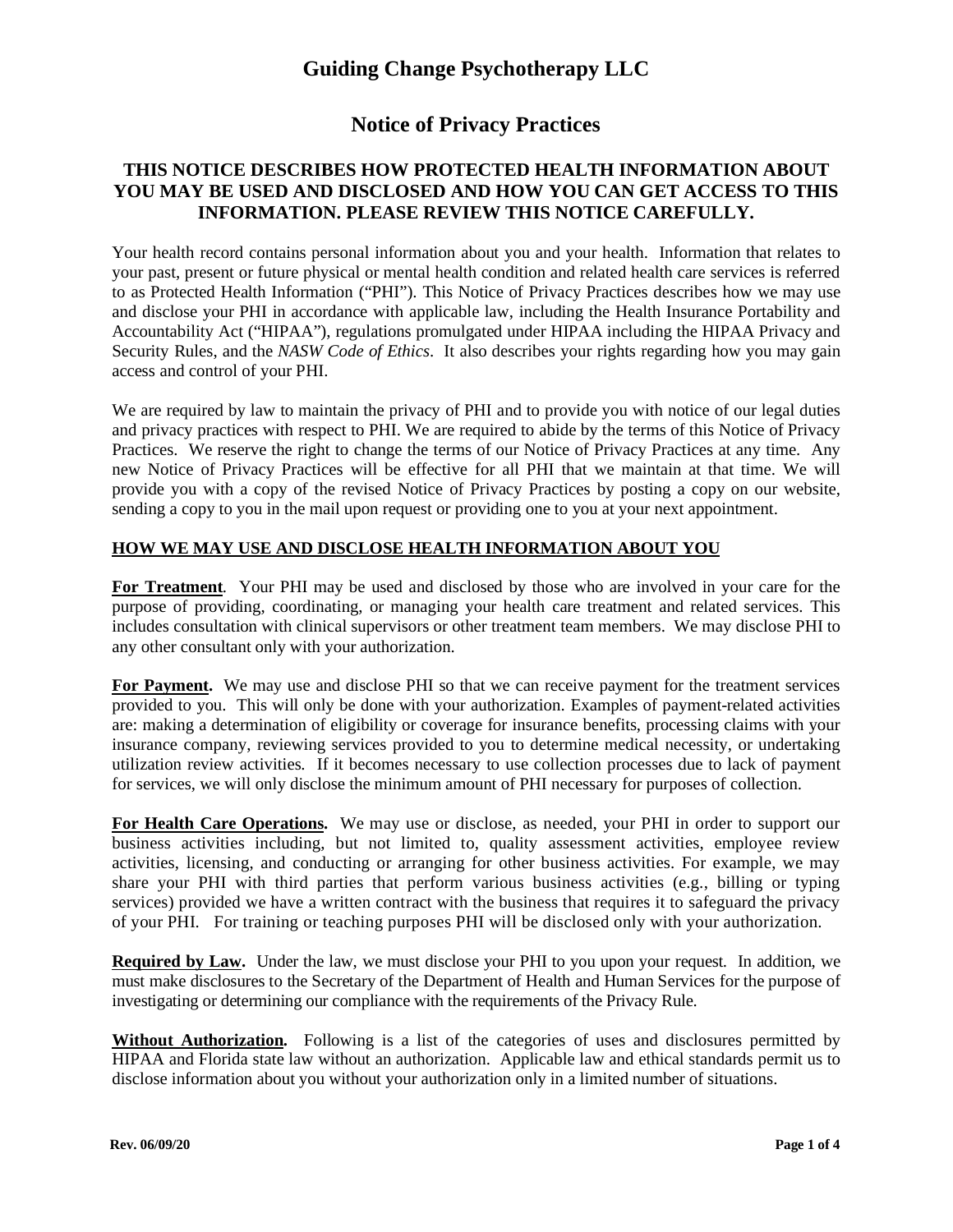As a social worker licensed in this state and as a member of the National Association of Social Workers, it is our practice to adhere to more stringent privacy requirements for disclosures without an authorization. The following language addresses these categories to the extent consistent with the *NASW Code of Ethics,* HIPAA, and Florida state law.

**Child Abuse or Neglect.** We may disclose your PHI to a state or local agency that is authorized by law to receive reports of child abuse or neglect.

**Vulnerable Adult Abuse or Neglect**. We may disclose your PHI to a state or local agency that is authorized by law to receive reports of vulnerable abuse or neglect.

**Medical Emergencies.** We may use or disclose your PHI in a medical emergency situation to medical personnel only in order to prevent serious harm.

**Public Safety.** We may disclose your PHI if necessary to prevent or lessen a serious and imminent threat to the health or safety of a person or the public. If information is disclosed to prevent or lessen a serious threat it will be disclosed to a person or persons reasonably able to prevent or lessen the threat, including the target of the threat.

**Public Health.** If required, we may use or disclose your PHI for mandatory public health activities to a public health authority authorized by law to collect or receive such information for the purpose of preventing or controlling disease, injury, or disability, or if directed by a public health authority, to a government agency that is collaborating with that public health authority.

**Family Involvement in Care.** We may disclose information to close family members or friends directly involved in your treatment based on your consent or as necessary to prevent serious harm.

**Judicial and Administrative Proceedings.** We may disclose your PHI pursuant to a subpoena (with your written consent), court order, administrative order or similar process.

**Deceased Patients.** We may disclose PHI regarding deceased patients as mandated by state law, or to a family member or friend that was involved in your care or payment for care prior to death, based on your prior consent. A release of information regarding deceased patients may be limited to an executor or administrator of a deceased person's estate or the person identified as next-of-kin. PHI of persons that have been deceased for more than fifty (50) years is not protected under HIPAA.

**Health Oversight.** If required, we may disclose PHI to a health oversight agency for activities authorized by law, such as audits, investigations, and inspections. Oversight agencies seeking this information include government agencies and organizations that provide financial assistance to the program (such as third-party payors based on your prior consent) and peer review organizations performing utilization and quality control.

**Law Enforcement.** We may disclose PHI to a law enforcement official as required by law, in compliance with a subpoena (with your written consent), court order, administrative order or similar document, for the purpose of identifying a suspect, material witness or missing person, in connection with the victim of a crime, in connection with a deceased person, in connection with the reporting of a crime in an emergency, or in connection with a crime on the premises.

**Specialized Government Functions.** We may review requests from U.S. military command authorities if you have served as a member of the armed forces, authorized officials for national security and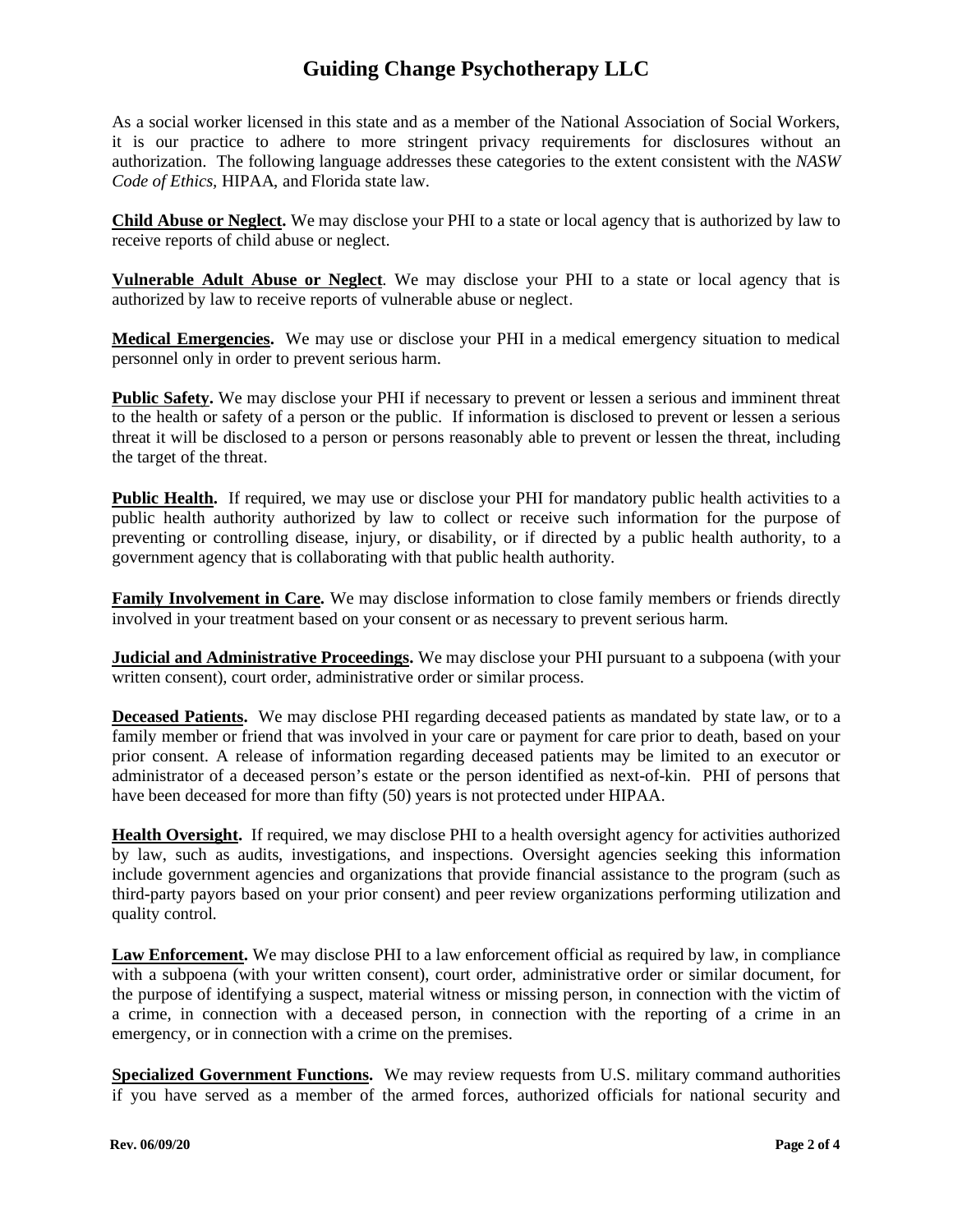intelligence reasons and to the Department of State for medical suitability determinations, and disclose your PHI based on your written consent, mandatory disclosure laws and the need to prevent serious harm.

**Research.** PHI may only be disclosed after a special approval process or with your authorization.

**Verbal Permission.** We may also use or disclose your information to family members that are directly involved in your treatment with your verbal permission. We typically note verbal authorization in your record as soon as it is practical to do so.

**With Authorization**. Uses and disclosures not specifically permitted by applicable law will be made only with your written authorization, which may be revoked at any time, except to the extent that we have already made a use or disclosure based upon your authorization. The following uses and disclosures will be made only with your written authorization: (i) most uses and disclosures of psychotherapy notes which are separated from the rest of your medical record; (ii) most uses and disclosures of PHI for marketing purposes, including subsidized treatment communications; (iii) disclosures that constitute a sale of PHI; and (iv) other uses and disclosures not described in this Notice of Privacy Practices.

### **YOUR RIGHTS REGARDING YOUR PHI**

You have the following rights regarding PHI we maintain about you. To exercise any of these rights, please submit your request in writing to our Privacy Officer at P.O. Box 2284, Sarasota, FL, 34232-0319.

- **Right of Access to Inspect and Copy.** You have the right, which may be restricted only in exceptional circumstances, to inspect and copy PHI that is maintained in a "designated record set". A designated record set contains mental health/medical and billing records and any other records that are used to make decisions about your care. Your right to inspect and copy PHI will be restricted only in those situations where there is compelling evidence that access would cause serious harm to you or if the information is contained in separately maintained psychotherapy notes. We may charge a reasonable, cost-based fee for copies. If your records are maintained electronically, you may also request an electronic copy of your PHI. You may also request that a copy of your PHI be provided to another person.
- **Right to Amend.** If you feel that the PHI we have about you is incorrect or incomplete, you may ask us to amend the information although we are not required to agree to the amendment. If we deny your request for amendment, you have the right to file a statement of disagreement with us. We may prepare a rebuttal to your statement and will provide you with a copy. Please contact the Privacy Officer if you have any questions.
- **Right to an Accounting of Disclosures.** You have the right to request an accounting of the disclosures that we make of your PHI. We may charge you a reasonable fee if you request more than one accounting in any 12-month period.
- **Right to Request Restrictions.** You have the right to request a restriction or limitation on the use or disclosure of your PHI for treatment, payment, or health care operations. We are not required to agree to your request unless the request is to restrict disclosure of PHI to a health plan for purposes of carrying out payment or health care operations, and the PHI pertains to a health care item or service that you paid for out of pocket. In that case, we are required to honor your request for a restriction.
- **Right to Request Confidential Communication.** You have the right to request that we communicate with you about health matters in a certain way or at a certain location. We will accommodate reasonable requests. We may require information regarding how payment will be handled or specification of an alternative address or other method of contact as a condition for